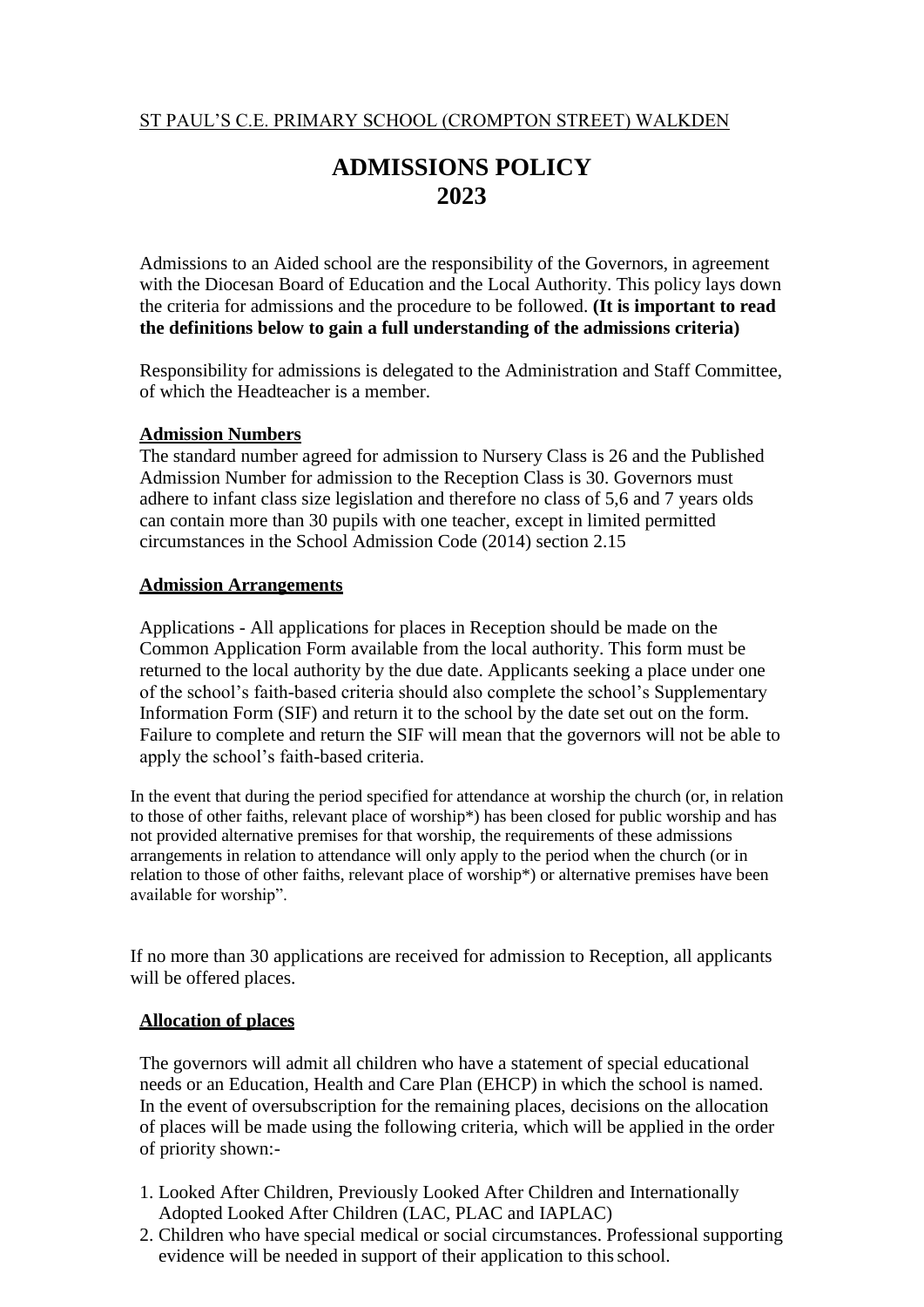- 3. Children who have evidence of baptism (Baptism certificate will be requested as evidence and should be submitted with the supplementary information form) and who are in regular attendance (8 weeks between 1 January 2022 and 31 December 2022) at St Paul's Church, Walkden Moor, St. John the Baptist, Little Hulton or St. Paul's Peel.
- 4. Children and parents/guardians, who are in regular attendance (8 weeks between 1 January 2022 and 31 December 2022) at St. Paul's Church, Walkden Moor, St. John the Baptist, Little Hulton or St. Paul's Peel.
- 5. Children with an older sibling attending school at the time ofadmission.
- 6. Children and parents/guardians who are in regular attendance (8 weeks between 1 January 2022 and 31 December 2022) at any other Christian Church within the team boundary.
- 7. Children and parents/guardians who are in regular attendance (8 weeks between 1 January 2022 and 31 December 2022) at any other religious establishment within the team boundary.
- 8. Any other children, with priority given to those living nearest to theschool

# **Tie-breakers:**

A) In the case of oversubscription in categories 1, 2 and 3:

Within any of categories 1, 2 and 3 above priority will be given first to children who have an older sibling in school at the time of admission.

B) In the case of oversubscription in categories 1, 2 and 3 after the application of tiebreaker (A), and oversubscription in categories 4, 5, 6, 7 and 8, the proximity rule will be applied as follows:

Geographical proximity will be taken into account, as defined by Salford Local Authority, with distance being measured in a straight line from the centre point of the home address to the centre point of the school in miles, with highest priority given to those living nearest the school. In the event of any determination being necessary between children living an equal distance from the school, children within the Parish Boundary of St Pauls' Church, Walkden Moor will take precedence over others with equal tie proximity to the school. The 'normal' home of the child will be taken to be the home in which the child sleeps for the majority of the school week where shared custody arrangements exist for the child.

## C) Final tie-breaker - Random allocation

In the event that, after the application of the above tie-breakers, two or more applicants have equal priority for the final remaining place, random allocation will be used to determine the allocation of the final place by an anonymous draw where the names of those eligible will be entered into the draw and the required number of names drawn from it. The random allocation process will be supervised by someone independent of the school.

## **DEFINITIONS: -**

**Looked After Children, Previously Looked After Children and Internationally Adopted Looked After Children:**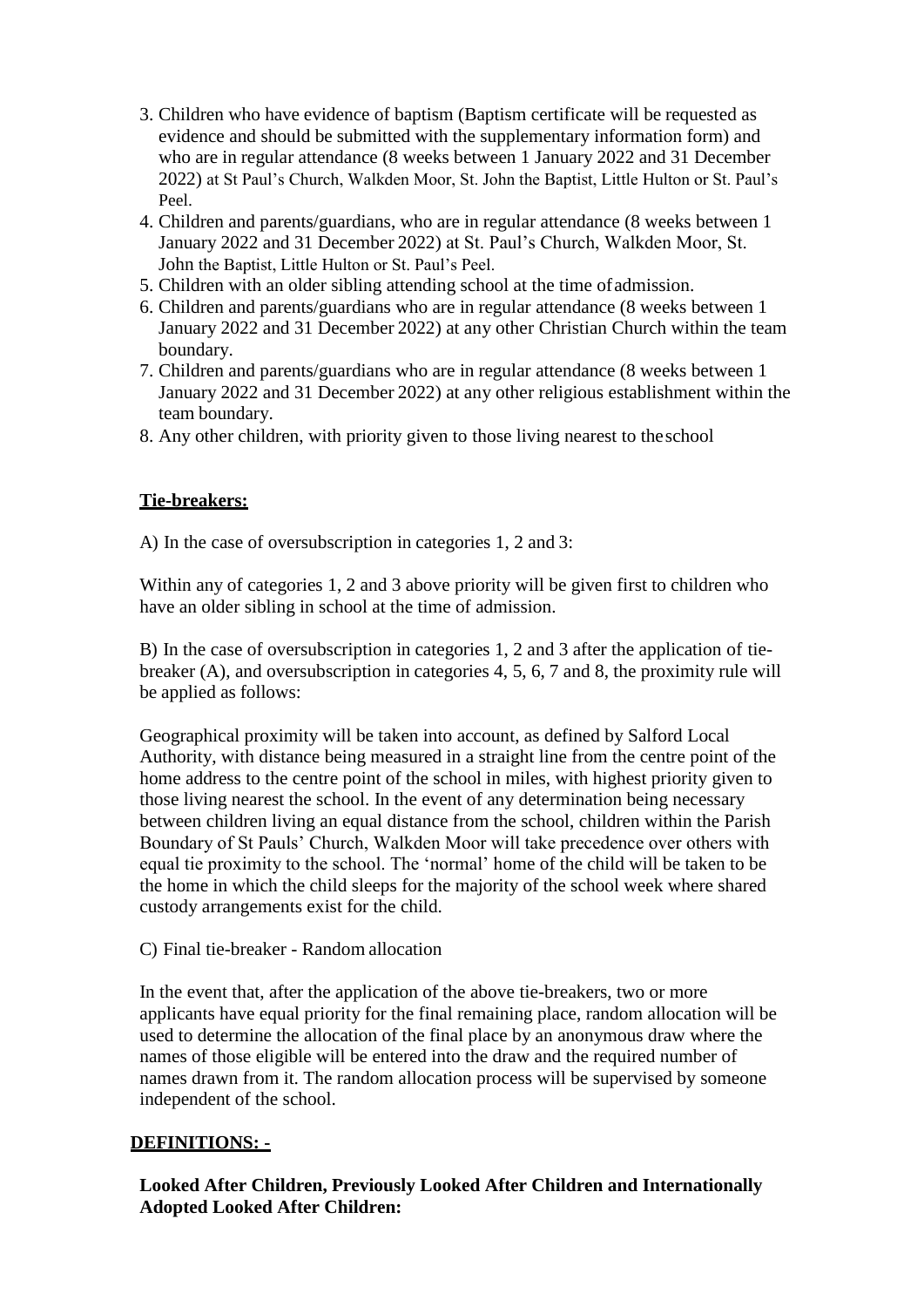A "Looked After Child" (LAC) s a child who is (a) in the care of a local authority, or (b) being provided with accommodation by a local authority in the exercise of their social services functions (see the definition in Section 22(1) of the Children Act 1989) at the time of making an application to a school.

A "Previously Looked After Child" (PLAC) is a child who was looked after but ceased to be so because they were adopted or became subject to a child arrangement order or special guardianship order immediately following having been looked after.

An "Internationally Adopted Previously Looked After Child (IAPLAC) is a child who appears (to the admission authority) to have been in state care outside of England and ceased to be in state care as a result of being adopted.

# **Special medical or social circumstances: -**

Where admission is sought under special medical or social circumstances criteria, professional supporting evidence (e.g. from a doctor, social worker or psychologist) is essential. Such evidence must set out the particular reasons why St Paul's CofE School, Crompton Street is most suitable for the child specifying the special resources the school has to meet the particular needs of the child and the difficulties that it would cause if the child had to attend another school.

# **Regular Church attendance At St Paul's Church Walkden Moor, St John the Baptist, Little Hulton or St Paul's Peel: -**

A minimum of 8 Sundays per year is required to qualify for regular attendance and consideration as a church member and those applicants qualifying under this rule with siblings at school will be given preference over other applicants. In order for the governors to apply the school's faith-based criteria, evidence of regular church attendance must be provided by a member of the clergy or other designated church officer.

# **Siblings: -**

Siblings are defined as brother/sister; step-brother/step-sister; half-brother or halfsister or foster siblings in the family unit residing at the same address during the school week. It also includes full brother and sister living apart.

# **The team Boundary: -**

The team Boundary is the parish boundaries of St Paul's Church Walkden Moor, St John the Baptist, Little Hulton and St Paul's Peel. *A map showing the team Boundary is available for inspection at the school and is included at the back of this admissions policy.*

## **Evidence of attendance at another Christian church or other religious establishment: -**

*Other Christian Churches are defined as Churches in membership of Churches Together in Britain and Ireland. A list of member churches can be viewed at [www.ctbi.org.uk](http://www.ctbi.org.uk/)*. If a place is sought under Christian or other religion, in order for the governors to apply the school's faith-based criteria a supplementary form must be completed and signed by an officer from the church or religious establishment to verify attendance of the child.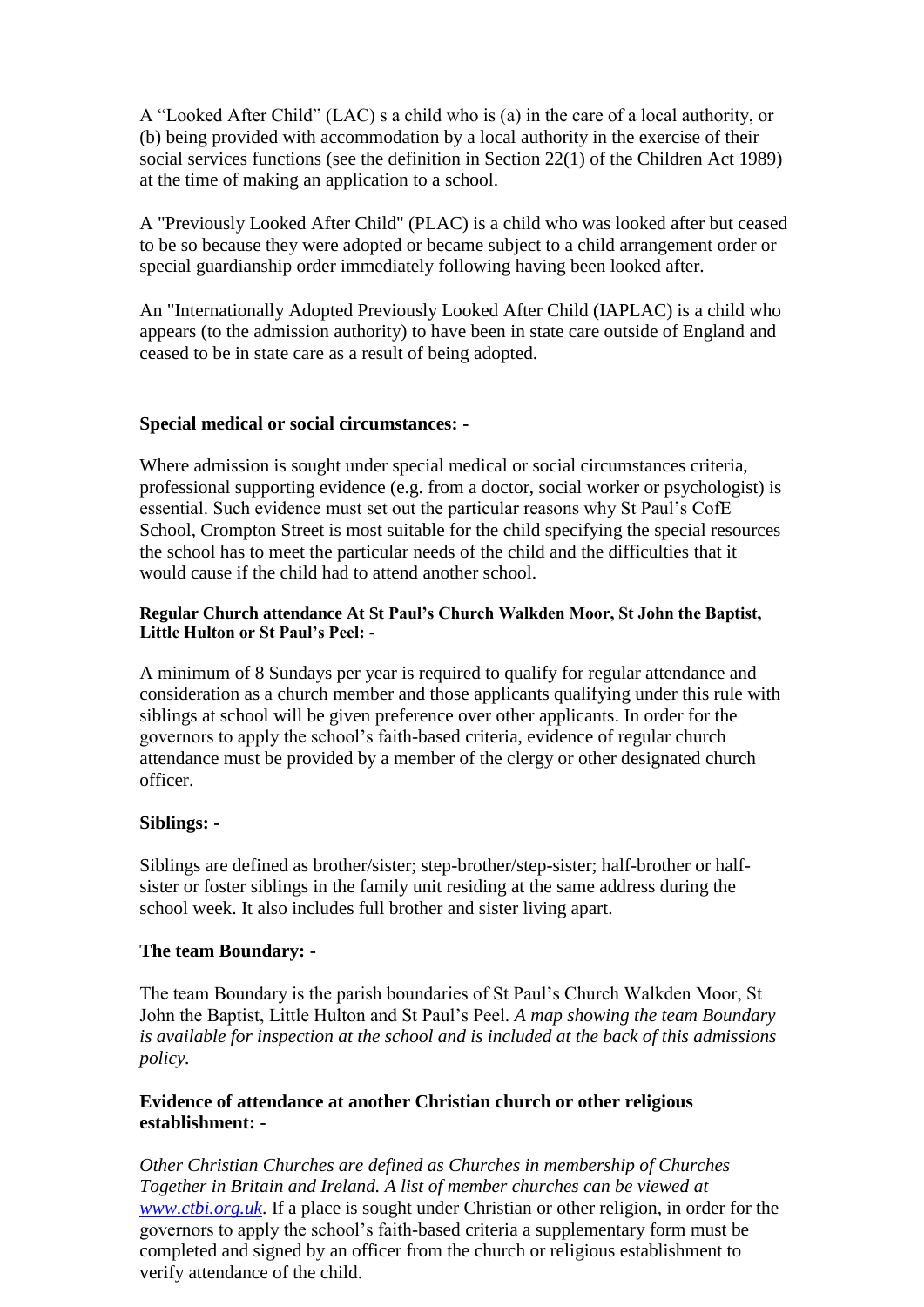# **FURTHER NOTES**

### Nursery Admissions

There is a maximum of 26 Nursery places. The Governors shall determine how many of these places are to be allocated on a full time or part time basis. The criteria for Nursery places follow the school admissions policy. A place in the Nursery does not guarantee a place in Reception the following year. A separate application must be made for both Nursery and Reception places.

### Reception Admissions

Children will be admitted into the Reception class at the beginning of the Autumn Term before their fifth birthday and to the Nursery class at the beginning of the Autumn Term before their fourth birthday.

The governing body shall consider all the applicants at the same time after the closing date for admissions. Parents will be notified of the Governors' decision by the Local Authority on a date determined by the Local Authority and published in the Information to parents and on their website.

## Late applicants/Waiting List

The authority accepts that where there are extenuating circumstances for an application being received after the last date of application, and if it is before the governors have established their list of pupils to be admitted, then it will be considered alongside all others. Otherwise, applications which are received after the last date will be considered after all the others and placed on a waiting list in order according to the oversubscription criteria and as new applications are received the list will be re-ranked, meaning children may move up or down the list according to applications received. The waiting list will be kept until 31 December following admissions in September. Looked After Children, previously Looked After Children, Internationally Adopted Previously Looked After Children and In Year Fair Access pupils take precedence for admission over pupils on the waiting list.

#### Multiple births

Where there are children of multiple births wishing to be admitted and the sibling is the  $30<sup>th</sup>$  child, the governors may admit over the infant class requirement if it is possible to do so.

## Appeals

Where the governors are unable to offer a place because the school is over subscribed, parents have the right to appeal to an independent admission appeal panel, set up under the School Standards and Framework Act, 1998, as amended by the Education Act 2002. Appeals can be submitted at any time after a place has been refused. Downloadable forms can be obtained from [www.salford.gov.uk/primary-appeal](http://www.salford.gov.uk/primary-appeal) and returned to The Admissions Team, Children's services, Second Floor, Salford Civic centre, Chorley Road, Swinton, M27 5AW. Parents will have the opportunity to submit their case to the panel in writing and also attend to present their case. You will normally receive 14 days notice of the place and time of the meeting.

#### Address of pupil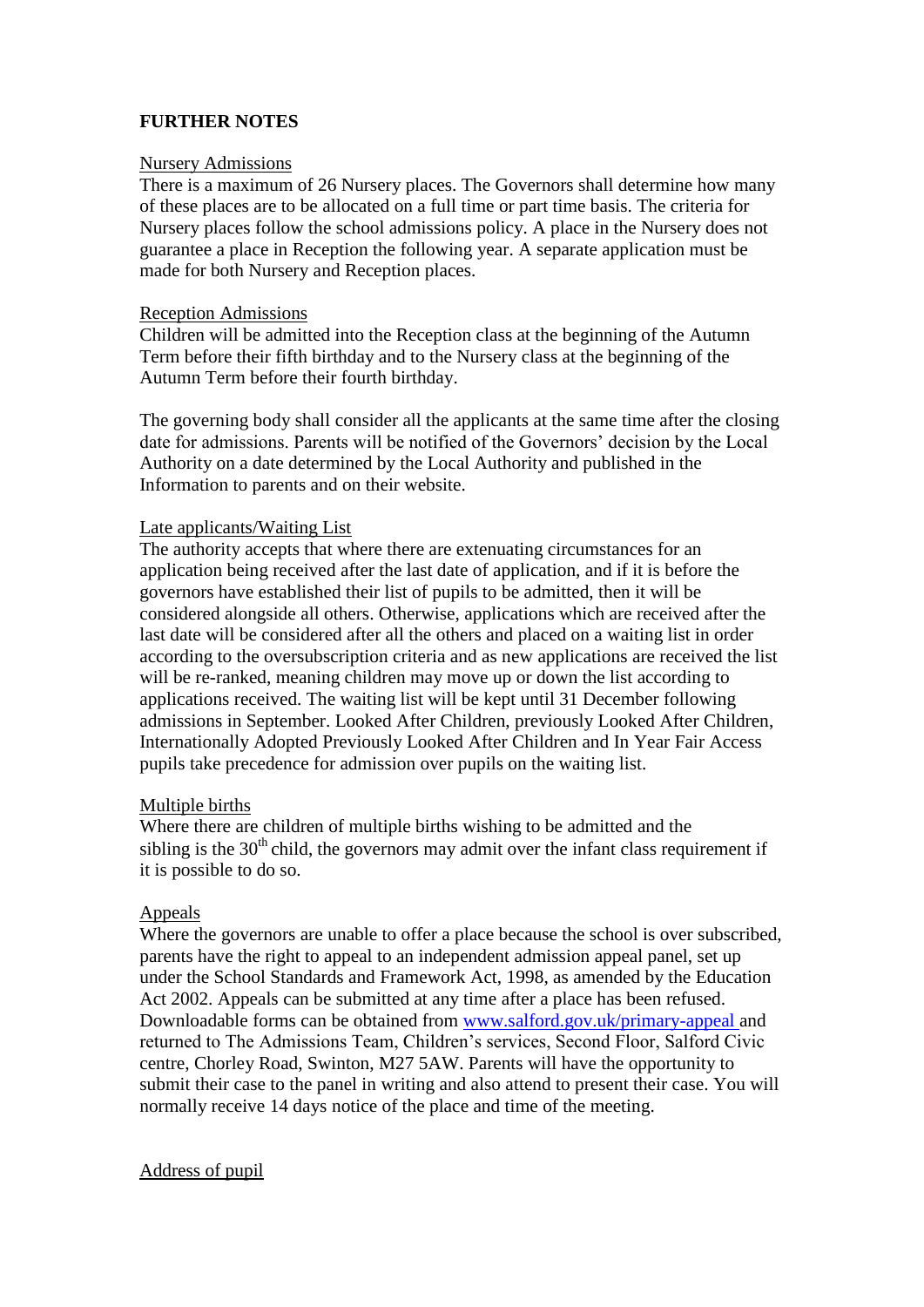The address used on the school's admission form must be the current one at the time of the application. If the address changes subsequently, the parents should notify the Local Authority. Where the parents live at different addresses the current 'at the time of' application, normal address of the child should be used. This will be the one where the child wakes up for the majority of Monday to Friday mornings. The local authority will request proof of address.

### Fraudulent Applications

Where a governing body discovers that a child has been awarded a place as a result of intentionally misleading application from a parent/guardian (e.g.. a false claim to residence or involvement in a place of worship) which effectively denies a child with a stronger claim, then the governing body is required to withdraw the offer of a place. However, the governors must consider the length of time the child has been at the school i.e. less than one term.

### In Year Admissions

If a child needs to change schools other than at the 'normal' time, such admissions are known as In Year Admissions. From September 2010 In Year Admissions should be made through the Local Authority. The parent should contact the Local authority who will issue an application form to the parent. Applications meeting certain criteria may be referred to the in-year fair access process by Salford Local Authority.

### Deferred admissions

Children are eligible for a reception place from the beginning of the school year in which they become five years old. However, they do not become of compulsory age until the start of the term after their fifth birthday. After a place has been allocated and accepted parents can ask that the place be deferred until later in the school year and if they do this the place will be held for the child. They cannot however defer entry beyond the term after the child's fifth birthday, nor beyond the school year for which the original application was accepted. Parents can also request that their child attends on a part time basis until the child reaches compulsory school age.

#### Requests for admission outside normal age group

Please contact Salford school admissions team for admission outside normal age group. Information can be found at [https://www.salford.gov.uk/school-admissions](https://www.salford.gov.uk/school-admissions-lea.htm)[lea.htm](https://www.salford.gov.uk/school-admissions-lea.htm)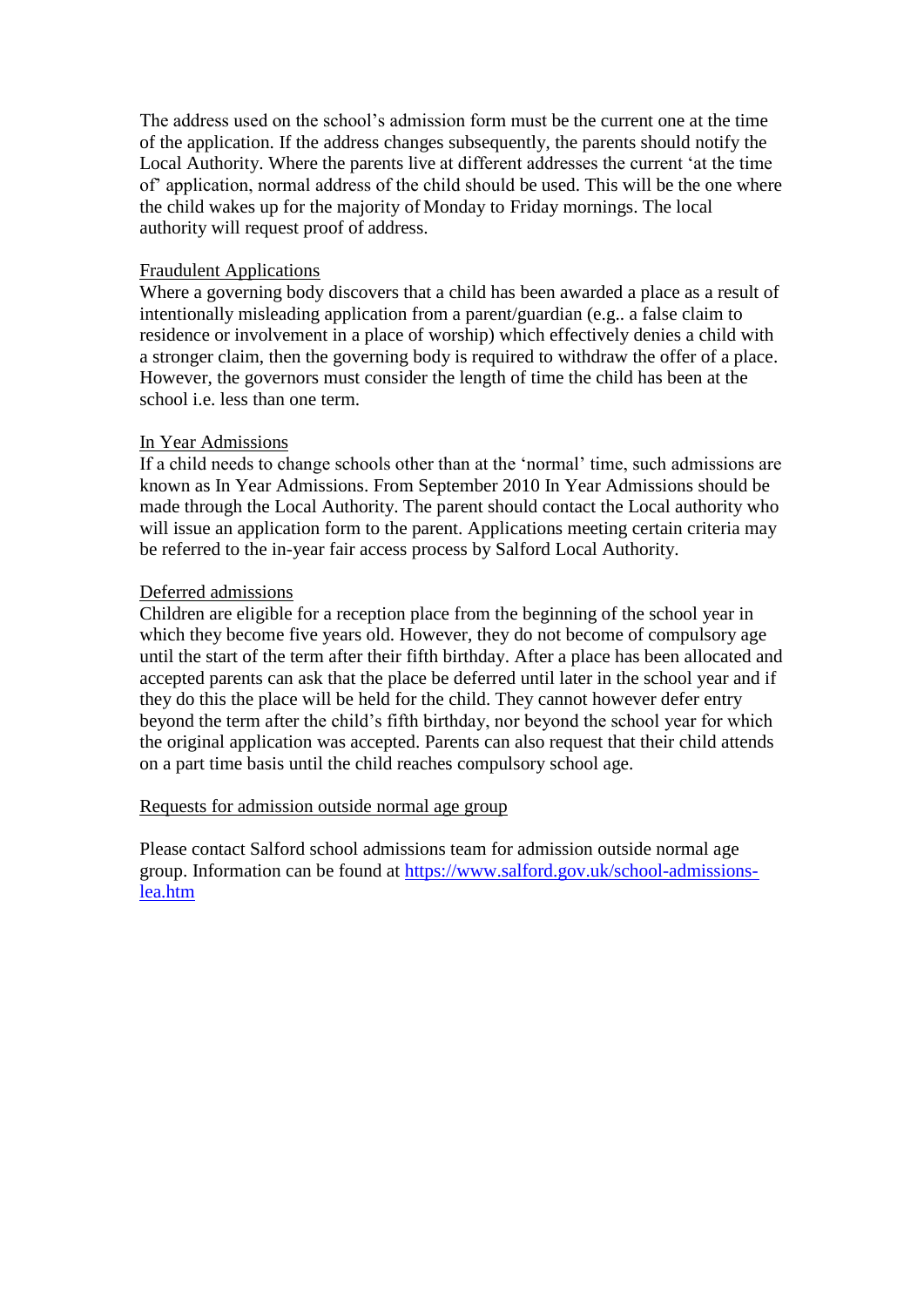# **Supplementary Information Form**

**Reference from Church Leader**

| <b>Surname of child:</b>                                                                                                                                                                 |
|------------------------------------------------------------------------------------------------------------------------------------------------------------------------------------------|
| Christian/given name(s)<br>of child:                                                                                                                                                     |
| Name of parent(s) or<br>guardian(s):                                                                                                                                                     |
| <b>Address:</b>                                                                                                                                                                          |
|                                                                                                                                                                                          |
|                                                                                                                                                                                          |
| <b>Post Code:</b>                                                                                                                                                                        |
| <b>Telephone Number:</b>                                                                                                                                                                 |
| <b>Mobile Number:</b>                                                                                                                                                                    |
| If you are applying for a place under criterion 3 the Child's Baptism certificate will be<br>required to be presented to the school as evidence. Please include a copy with this<br>form |
| Place of worship child regularly attends.                                                                                                                                                |
| Place of Worship:                                                                                                                                                                        |
| Address:                                                                                                                                                                                 |
| Telephone:                                                                                                                                                                               |
|                                                                                                                                                                                          |

I confirm that the child named above attended the above named church/religious place of worship on Sunday for at least 8 weeks between 1 January 2022 and 31 December 2022.

Signed: Rector / vicar / priest / minister / church officer